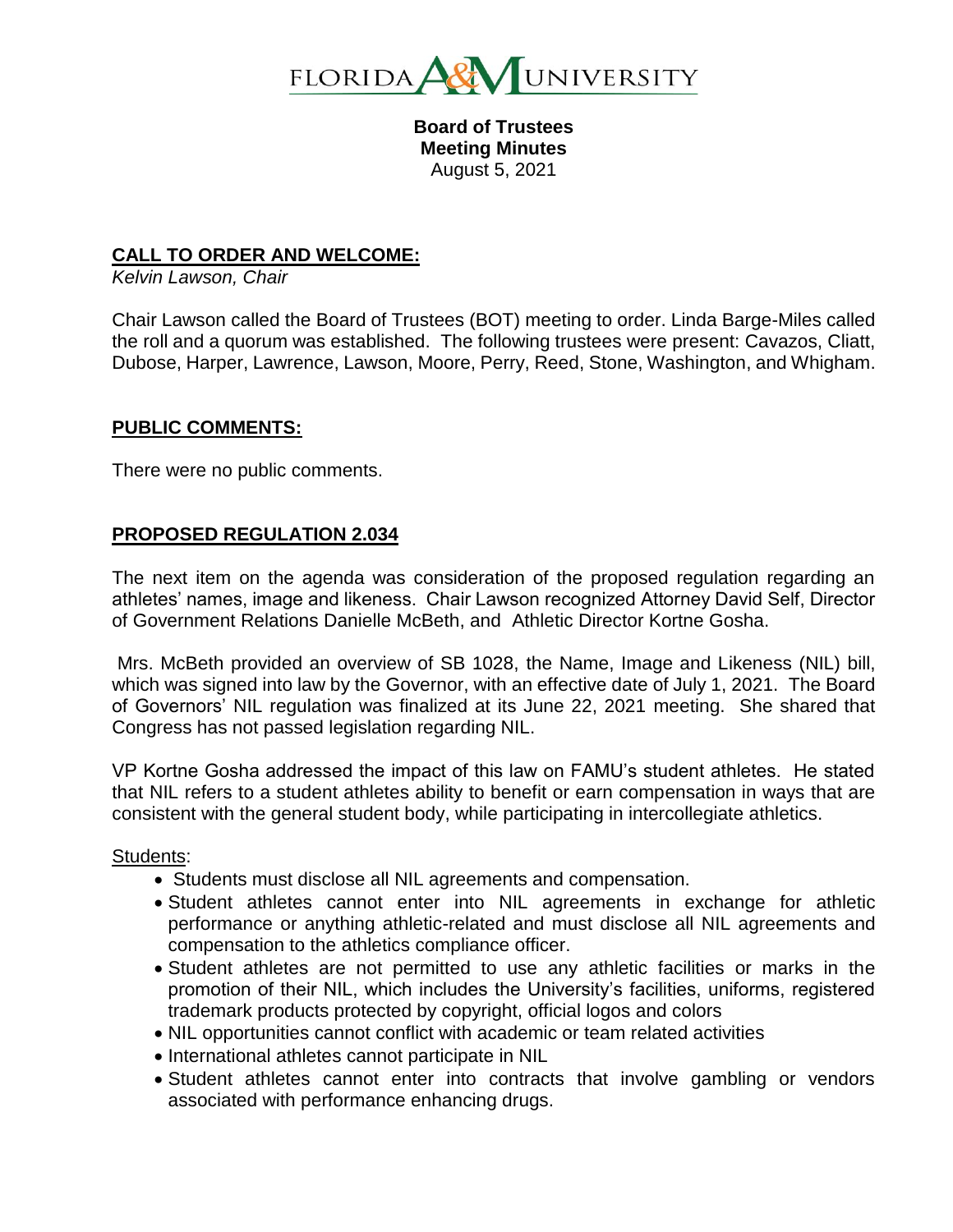University:

- FAMU has the right to prohibit student athletes from using their name image and likeness for compensation and such uses that violates the University's policies and regulations.
- The University cannot assist or be involved in the arrangement of any NIL.
- Direct Support Organizations, including Boosters, cannot create or facilitate NIL opportunities for student athletes
- FAMU must provide education to athletes regarding financial literacy. A student's needbased financial aid could be impacted. FAMU athletics currently has programming which includes monthly mandatory financial literacy training for all student athletes. It also has partnerships with three major banks, which facilitate that training.
- The University must promptly notify the student of any NIL violation. (Note: Promptly has been defined by some universities as five to seven days. FAMU has not defined it yet, but the Office of the General Counsel is recommending five-days.)

VP Gosha shared that FAMU has partnered with Influencer, which is a management tool that will track when a student is solicited by a company. A student athlete's social media will be linked to Influencer. FAMU currently has approximately 12 student athletes who indicated their potential involvement with NIL.

Attorney David Self shared that other State University System institutions have either adopted NIL policies or guidelines. He stated that staff is recommending that the Board of Trustees authorize the President to adopt policies consistent with the NIL guidance by the Board of Governors (BOG) and by state statute.

When queried about branding, Attorney Self indicated that according the statute and BOG regulation, a student athlete's contract cannot conflict with University contracts. He shared that since FAMU is a Pepsi campus, a student athlete cannot promote other beverage brands. He stated that penalties for violations of the NIL are still being discussed nationally.

Chair Lawson reiterated that since NIL is such a new evolving issue, the University should be allowed to continue working on the policy and that no action was required by the Board.

# **CONSENT AGENDA:**

Chair Lawson reviewed the Consent Agenda with the Board. He noted that the following items were removed from the agenda:

- BOT1 2021/2022 President Robinson's Goals The Board agreed that it needed more time to develop the "big rock" issues and ensure that they are tied to the strategic plan and the president's goals. The Board will revisit the goals at the next board meeting.
- BOT5 Regulation 2.034, Student-Athletes: Name, Image and Likeness The Office Legal Affairs will continue to work on the policy.